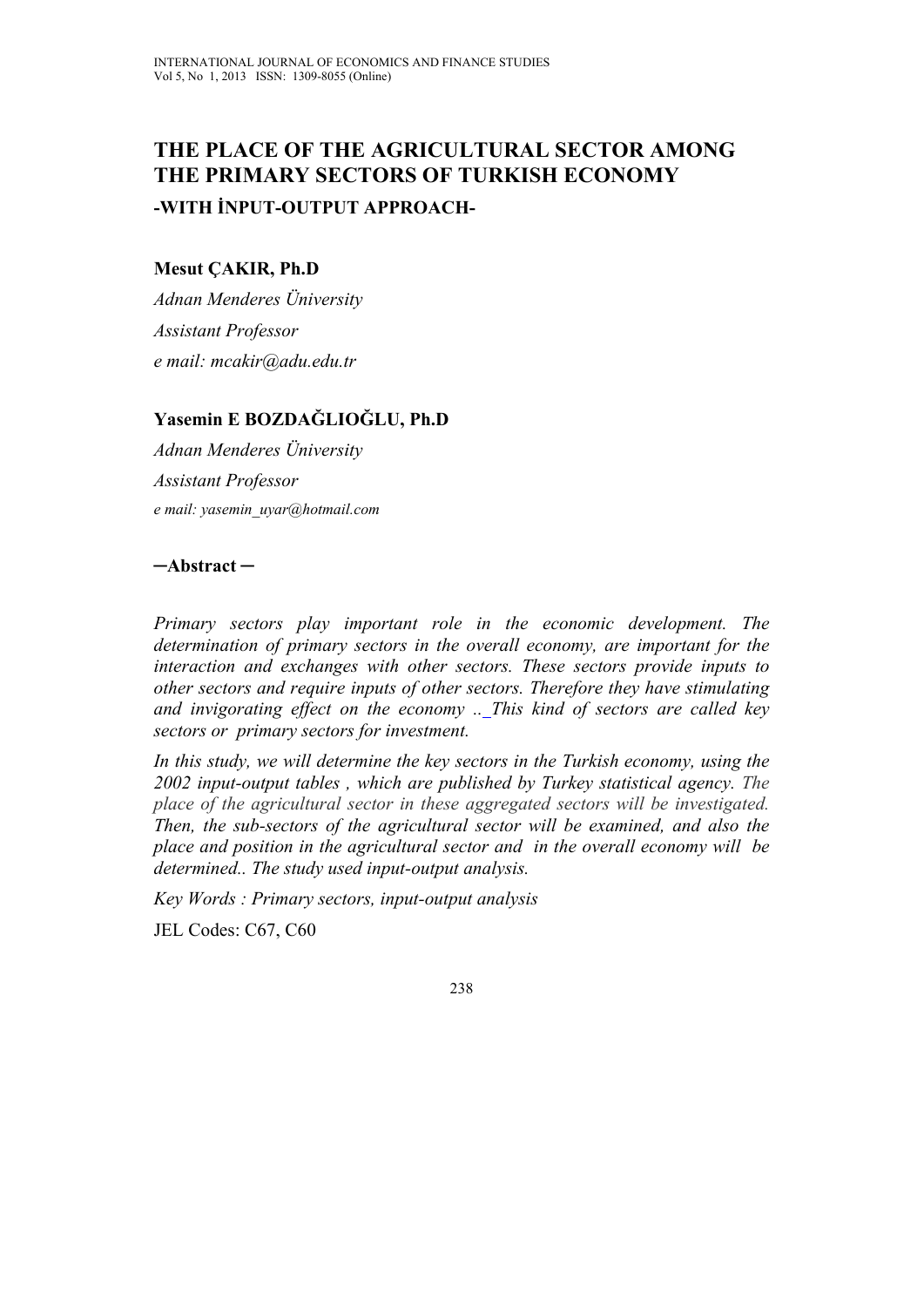Topic Area: Economic Development (Economics: In General)

## **1. INTRODUCTION**

The agricultural sector has an important place in the economies of countries. People fulfill most of their basic needs from agriculture.

One of the most important components of a developing economy is the agricultural sector. It is possible to put forward an idea about a country's level of development by looking at the share of the agricultural sector in that countries GDP. For example, the agricultural sector in Turkey has a very large potential and contributes to the country's development in various ways. It is of great importance in providing basic foodstuff, providing raw materials to the providing industrial sector, creating demand for industrial products, and contributing to national income and exports. (Yalçınkaya vd.,2006. 98).

### **2.APPLICATION**

### **2.1 The Aim of The Study**

The aim of the study is to analysis the position of the agricultural sector in Turkey's economy. For this purpose, the place of agriculture in the economy was explored through an input-output analysis. Later the place of the sub-sectors that form the main agriculture sectors was determined by using the same method.

### **2.2 The Method of the Study**

Input output tables show production sectors, goods and services flows. While columns show necessary inputs and expenses made to value added elements for each sector, rows show, for the production of each sector, which production sectors and final demand components spend how much. (Yıldırım vd., 2009: 103).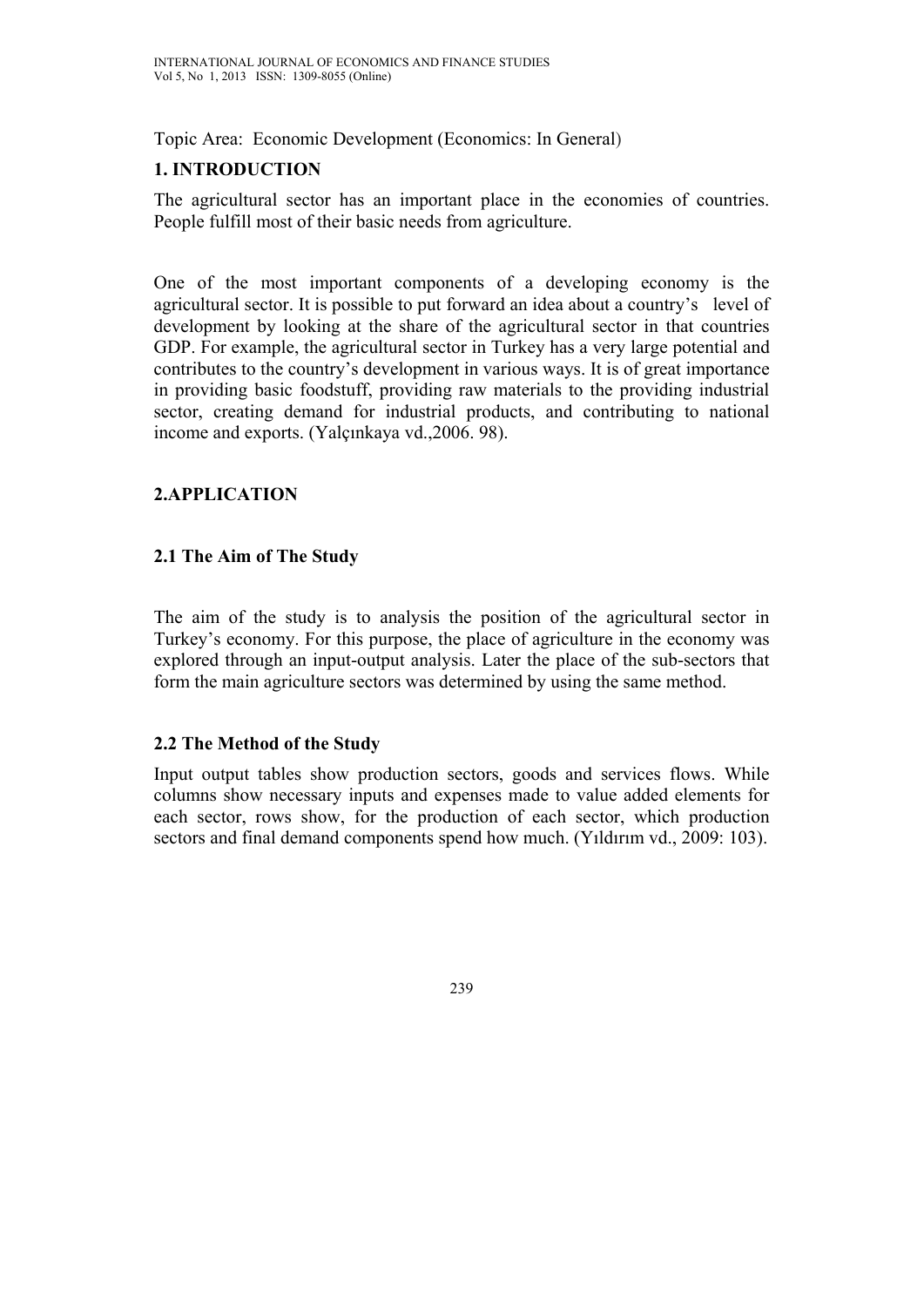In the study, the input output table prepared by the Turkish statistical institute (TUİK) for the year 2002 was used. First, input coefficient matrix was obtained, and later, linkage coefficients were found by obtaining Leontief inverse matrix.

$$
X_{ij} = X_{ij} + a_{ij}X_j \tag{1}
$$

It is defined as indicating that it is a linear function of its own production level.

When we assumed that the value that shows the inputs that the sector j in the economy obtained from the other sectors independent of its own production is zero, we find that

$$
X_{jj} = a_{ij} X_j \tag{2}
$$

Therefore, indirect intermediate input coefficient is obtained.

$$
a_{jj} = \frac{X_{ij}}{X_j} \qquad i, j = 1, 2, \dots n \tag{3}
$$

*X*

These coefficients are at the same time called as 'technological coefficients'. These coefficients indicate indirect effect in all sectors based on one unit change in the output of the related sector. The matrix that is formed by all sectors' unit input coefficients is called 'technological coefficients matrix' and is illustrated by A. With this information on mind, from the definition of the Leontief matrix (I – A), which is the differences between unit matrix and technological coefficients matrix, we obtain a matrix called

$$
(I-A)^{-1} \tag{4}
$$

Matrix 'Leontief inverse matrix.' Or 'total necessity matrix'. From this point, depending on each sector's output level, unit intermediate inputs, and the amount of the demand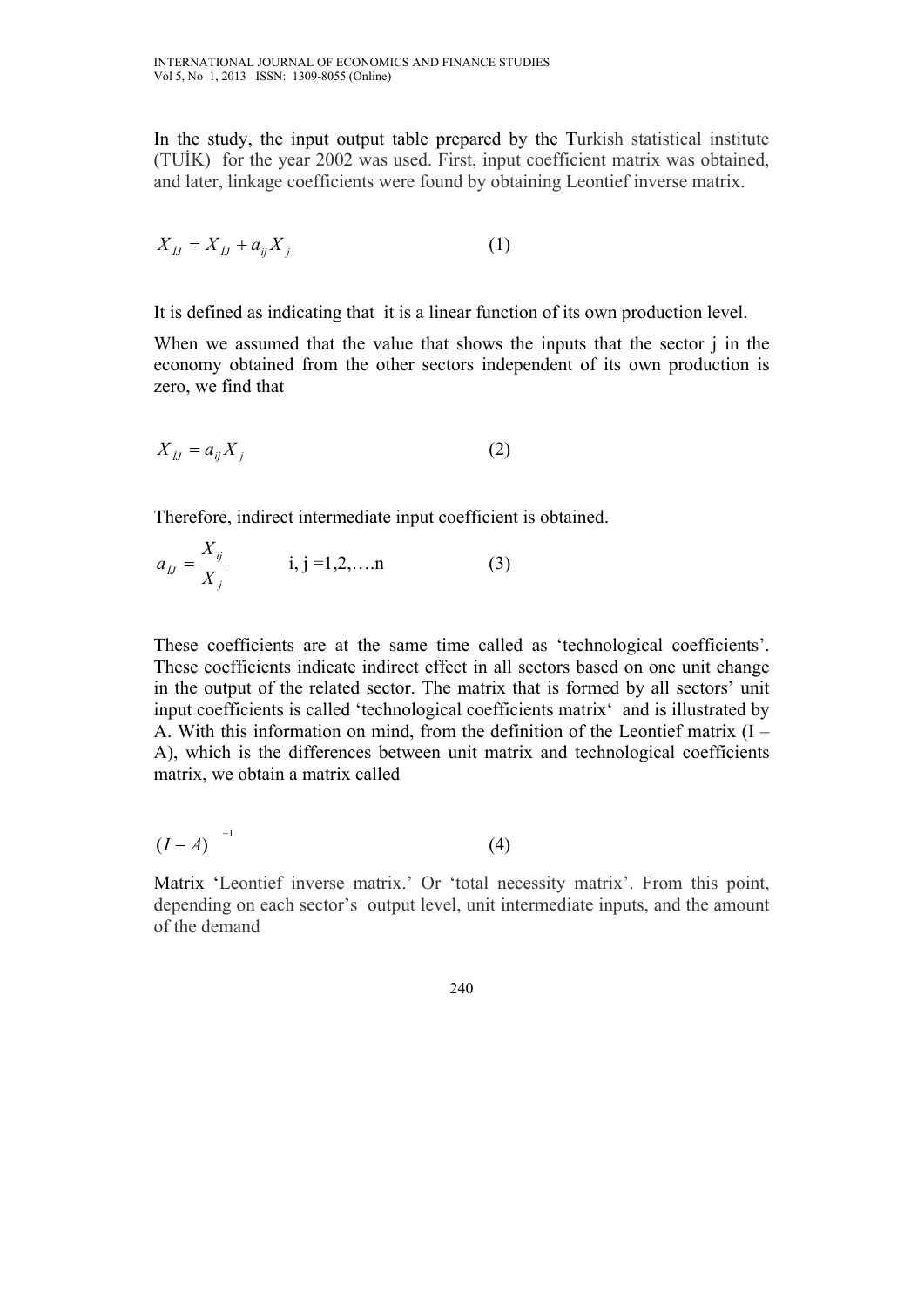$(I-A)^{-1}Y$  (5)

Is obtained.(Temurshoev, 2004: 3-4)

Total linkage Effects: Direct linkage effect only reflect direct trade-offs between sectors. However, in production indirect input trade-offs exist between sectors. Inter-industry total linkage effects constitute better indicators when both direct and indirect input trade-offs are taken into account. Total input requirements caused by unit increase in final demand give the elements of the Leontief inverse matrix. Total production increase, caused by one unit final demand increase in a certain sector can be defined as that sector's backward linkage effect, and increase in a certain sector's production caused by one unit final demand increase in all sectors can be called as the sector' forward linkage effect (Aydoğuş, 1999: 95).

 $TLF\hat{I} = \sum_i r_{ii}$ 

 $TLBJ = \sum_i r_{ii}$ 

### **2.3.Findings**

In the study; the place of the agricultural sector among other sectors by using the 2002 input output table. For this purpose, the input output table consisting of 59 sectors was aggregated into 6 sectors. Which sectors were aggregated shown in table 1. When the table 1 is analyzed it can be seen that the agricultural sector takes place between 1-3 sectors.

|  |  | Tablo 1: Aggregation key |  |
|--|--|--------------------------|--|
|--|--|--------------------------|--|

| Sector No | Name of Sector | Aggregation key |
|-----------|----------------|-----------------|
|           | Agriculture    | $-3$            |
|           | Mining         |                 |

<sup>241</sup>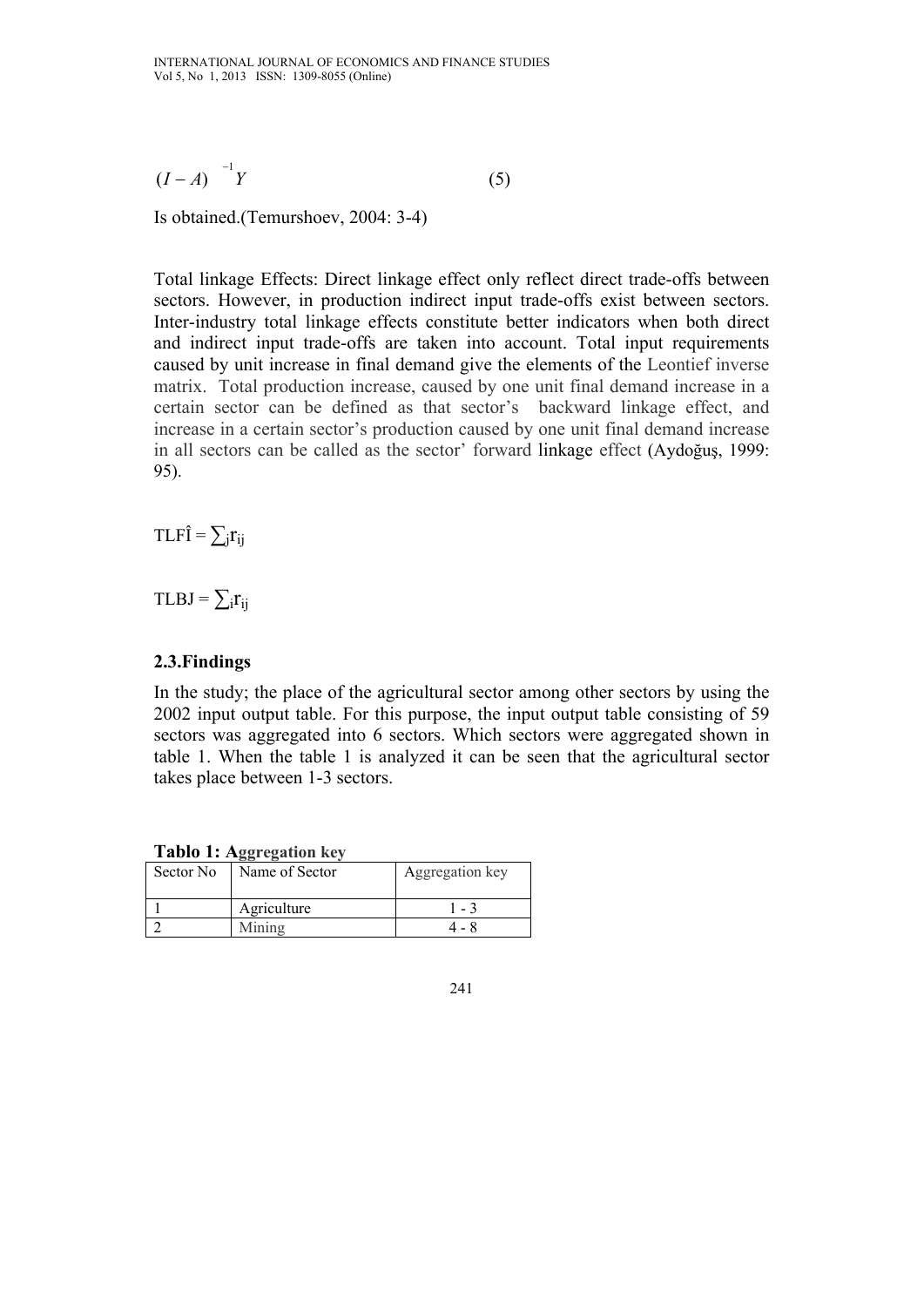| Manufacturing industry |           |
|------------------------|-----------|
| Energy                 | $32 - 33$ |
| Construction           |           |
| Service industry       | 35 - 59   |

To determine the position of the agricultural sector in six sectors, total forward and backward linkage effects were found.

| Sectors                 | <b>Total Forward Connection Effect</b> | Total Backward Connection |
|-------------------------|----------------------------------------|---------------------------|
|                         |                                        | Effect                    |
| 1 Agriculture           | 1,558931371*                           | 1,65911886*               |
| 2 Mining                | 1,461092683                            | 1,433929688               |
| 3Manufacturing industry | 3,464892852                            | 2,60693894                |
| 4 Energy                | 1,833018804                            | 2,306210599               |
| 5 Construction          | 1,046389936                            | 2,269977642               |
| 6 Service industry      | 2,682516253                            | 1,770666171               |

**Tablo 2: Linkage Effects of the Aggregated Sectors** 

 Calculated by using the 2002 input-output table prepared by the Turkish statistical institute (TUİK)

When table 2 analyzed, the agricultural sector in terms of total backward linkage effect, comes fifth, and in terms of total forward linkage effect, it comes fourth in the economy. That the manufacturing industry has highest backward and forward linkage effect shows that it is a key sector in the economy.

The sectors with high total backward linkage effect demand more input than other sectors. Other sectors will increase their production to fulfill this demand. This, in turn, will have a reviving effect in the economy. The agricultural sector comes fifth in terms of total backward linkage effect. As a result it can be argued that it does not have a high effect.

The sectors with high forward linkage effect, supply more input than other sectors. That there is a demand for supplied inputs will cause revival in the economy. The agricultural sector comes fourth in the aggregated sectors.

In this part of the study, the position of each sector in the whole economy was determined. In table 3, prepared for this purpose, the total backward and forward linkage effects of the 59 sectors in the input output table are shown.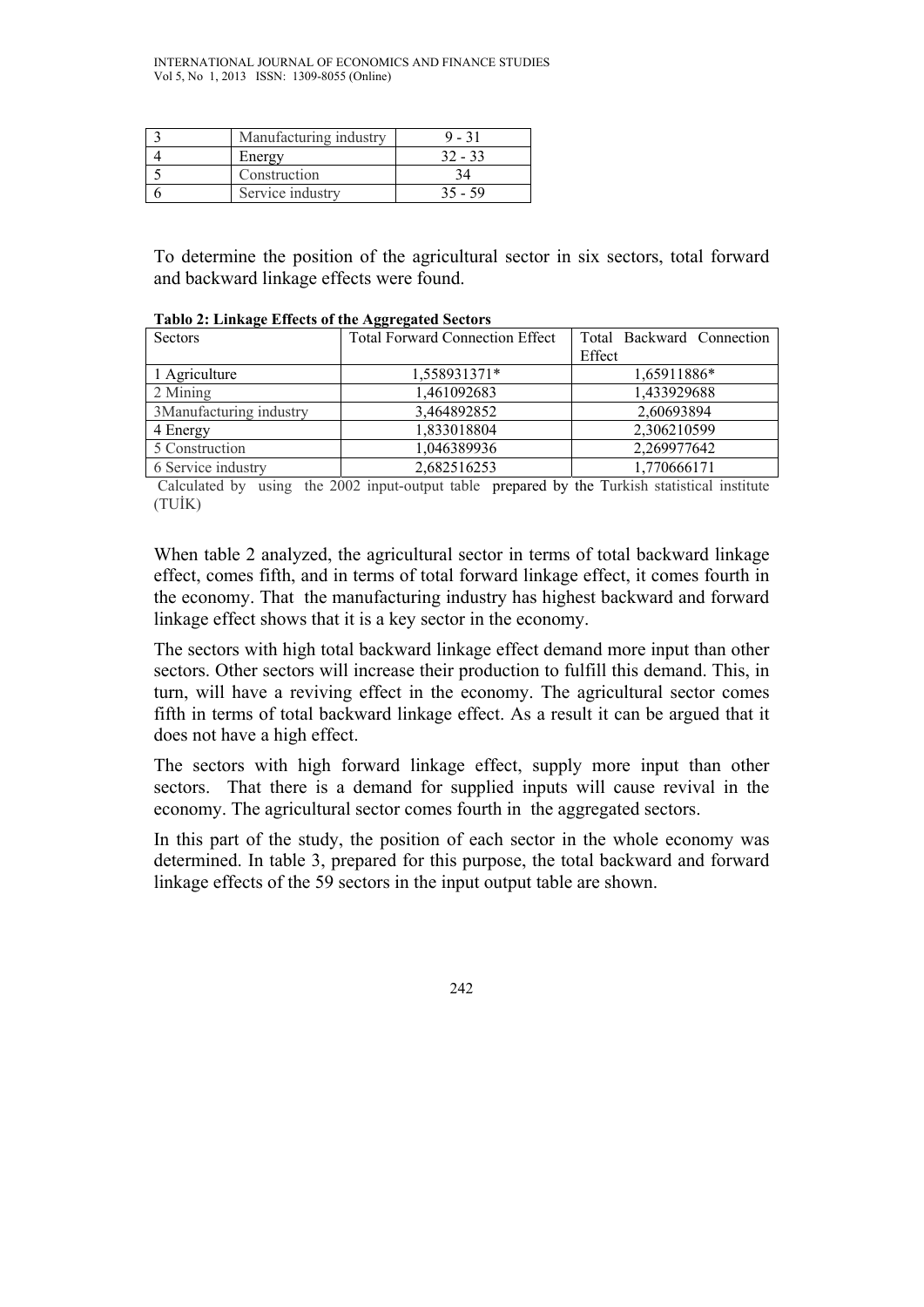|                 |                                                              | Total      | Total      |
|-----------------|--------------------------------------------------------------|------------|------------|
|                 |                                                              | Forward    | Backward   |
|                 |                                                              | Connection | Connection |
|                 |                                                              | Effect     | Effect     |
| $\mathbf{1}$    | Products of agriculture, hunting and related services        | 3,088505*  | 1,66376*   |
| $\overline{2}$  | Products of forestry, logging and related services           | 1,368534*  | 1,28251*   |
|                 | Fish and other fishing products; services incidental of      |            |            |
| $\mathfrak{Z}$  | fishing                                                      | 1,037183*  | 1,48716*   |
| $\overline{4}$  | Coal and lignite; peat                                       | 1,353327   | 1,764536   |
|                 | Crude petroleum and natural gas; services incidental to oil  |            |            |
| 5               | and gas extraction excluding surveying                       | 3,58127    | 1,564154   |
| 6               | Uranium and thorium ores                                     | 1          | 1          |
| $\overline{7}$  | Metal ores                                                   | 1,314742   | 2,164526   |
| $8\,$           | Other mining and quarrying products                          | 1,964251   | 1,959898   |
| 9               | Food products and beverages                                  | 2,148785   | 2,450414   |
| 10              | Tobacco products                                             | 1,072535   | 2,398504   |
| 11              | Textiles                                                     | 3,29619    | 2,782299   |
| 12              | Wearing apparel; furs                                        | 1,253488   | 2,842524   |
| 13              | Leather and leather products                                 | 1,50078    | 2,828507   |
|                 | Wood and products of wood and cork (except furniture);       |            |            |
| 14              | articles of straw and plaiting materials                     | 1,53554    | 2,61474    |
| $\overline{15}$ | Pulp, paper and paper products                               | 3,546489   | 2,687982   |
| 16              | Printed matter and recorded media                            | 1,553677   | 2,437609   |
| 17              | Coke, refined petroleum products and nuclear fuels           | 2,685525   | 2,415232   |
| $\overline{18}$ | Chemicals, chemical products and man-made fibres             | 6,312399   | 2,567182   |
| $\overline{19}$ | Rubber and plastic products                                  | 2,592576   | 2,73821    |
| $20\,$          | Other non-metallic mineral products                          | 2,306446   | 2,359119   |
| $\overline{21}$ | <b>Basic metals</b>                                          | 7,320686   | 2,959696   |
|                 | Fabricated metal products, except machinery and              |            |            |
| 22              | equipment                                                    | 2,144196   | 2,794285   |
| 23              | Machinery and equipment n.e.c.                               | 2,320985   | 2,5691     |
| 24              | Office machinery and computers                               | 1,227408   | 2,336487   |
| $\overline{25}$ | Electrical machinery and apparatus n.e.c.                    | 2,002621   | 2,771772   |
|                 | Radio, television and communication equipment and            |            |            |
| 26              | apparatus                                                    | 2,539985   | 3,141814   |
|                 | Medical, precision and optical instruments, watches and      |            |            |
| 27              | clocks                                                       | 1,308377   | 2,755355   |
| 28              | Motor vehicles, trailers and semi-trailers                   | 1,925856   | 2,994197   |
| 29              | Other transport equipment                                    | 1,279988   | 2,294533   |
| 30              | Furniture; other manufactured goods n.e.c.                   | 1,202025   | 2,929952   |
| $\overline{31}$ | Secondary raw materials                                      | 1,027153   | 2,946035   |
| 32              | Electrical energy, gas, steam and hot water                  | 5,184007   | 2,557807   |
| 33              | Collected and purified water, distribution services of water | 1,267022   | 1,453114   |

Tablo 3: The total backward and forward linkage effects of the sectors.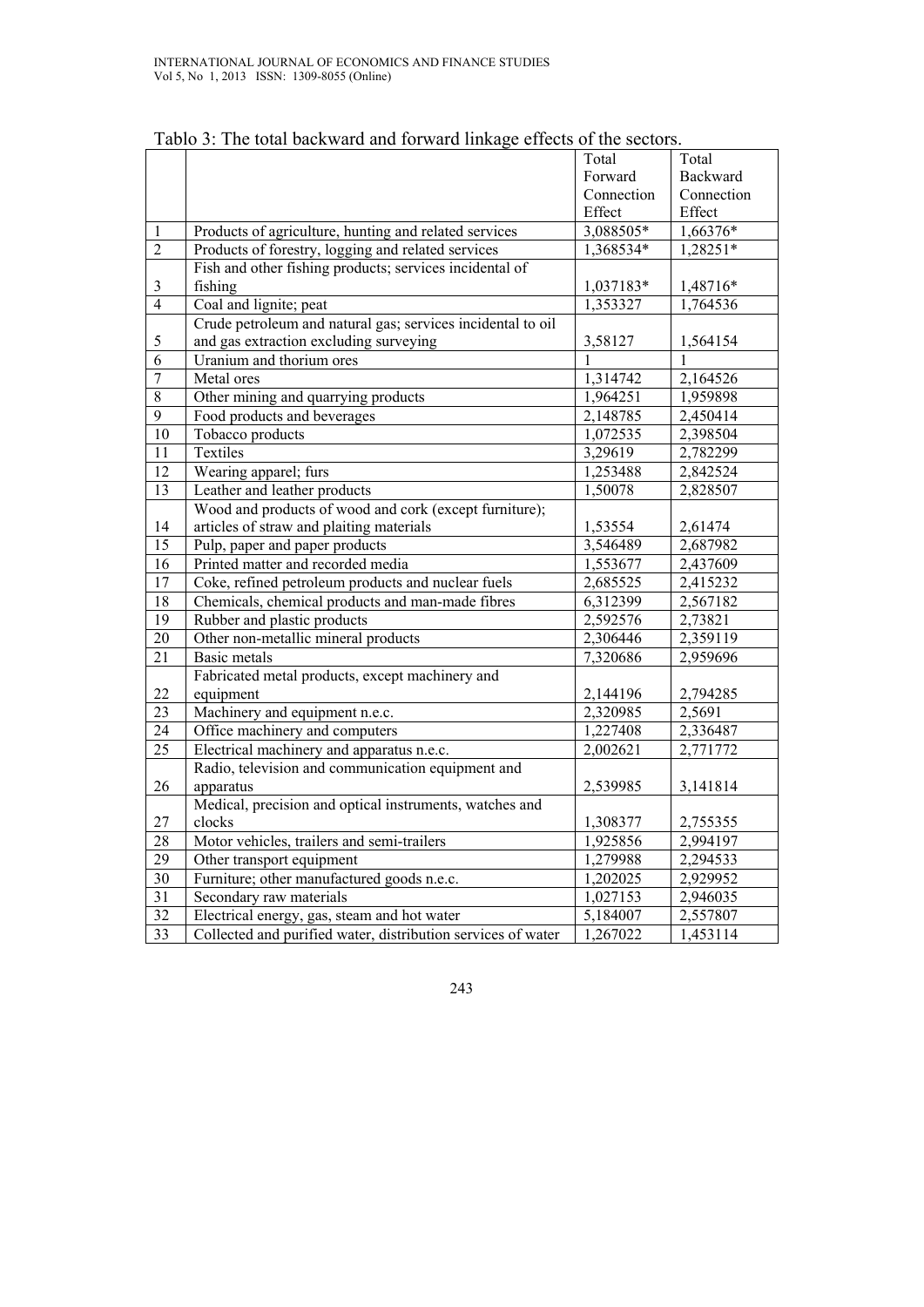| 34              | Construction work                                           | 1,348938              | 2,29481      |
|-----------------|-------------------------------------------------------------|-----------------------|--------------|
|                 | Trade, maintenance and repair services of motor vehicles    |                       |              |
| 35              | and motorcycles; retail sale of automotive fuel             | 2,500872              | 1,934419     |
|                 | Wholesale trade and commission trade services, except of    |                       |              |
| 36              | motor vehicles and motorcycles                              | 4,441557              | 1,836072     |
|                 | Retail trade services, except of motor vehicles and         |                       |              |
|                 | motorcycles; repair services of personal and household      |                       |              |
| 37              | goods                                                       | 3,150692              | 1,633109     |
| 38              | Hotel and restaurant services                               | 1,533004              | 2,107027     |
| 39              | Land transport; transport via pipeline services             | 4,71964               | 1,846543     |
| 40              | Water transport services                                    | 1,900123              | 1,799368     |
| 41              | Air transport services                                      | 1,277103              | 2,269698     |
|                 | Supporting and auxiliary transport services; travel agency  |                       |              |
| 42              | services                                                    | 3,009367              | 2,028107     |
| $\overline{43}$ | Post and telecommunication services                         | 1,948795              | 1,92819      |
|                 | Financial intermediation services, except insurance and     |                       |              |
| 44              | pension funding services                                    | 3,96788               | 1,65408      |
|                 | Insurance and pension funding services, except compulsory   |                       |              |
| 45              | social security services                                    | 1,225111              | 1,668398     |
| 46              | Services auxiliary to financial intermediation              | 1,316706              | 2,074175     |
| 47              | Real estate services                                        | $2,1135\overline{51}$ | 1,461355     |
|                 | Renting services of machinery and equipment without         |                       |              |
| 48              | operator and of personal and household goods                | 1,176149              | 1,920049     |
| 49              | Computer and related services                               | 1,219103              | 1,732121     |
| $\overline{50}$ | Research and development services                           | 1,537015              | 2,557444     |
| $\overline{51}$ | Other business services                                     | 4,056583              | 1,813508     |
|                 | Public administration and defence services; compulsory      |                       |              |
| 52              | social security services                                    | 1,014138              | 1,840313     |
| 53              | <b>Education services</b>                                   | 1,109344              | 1,447816     |
| 54              | Health and social work services                             | 1,089672              | 2,008556     |
|                 | Sewage and refuse disposal services, sanitation and similar |                       |              |
| 55              | services                                                    | 1,241337              | 2,06005      |
| 56              | Membership organisation services n.e.c.                     | 1,315179              | 1,863028     |
| 57              | Recreational, cultural and sporting services                | 1,586205              | 1,912517     |
| 58              | Other services                                              | 1,063577              | 1,920424     |
| 59              | Private households with employed persons                    | 1                     | $\mathbf{1}$ |

Calculated by using the 2002 input-output table prepared by the Turkish statistical institute (TUİK)

When table 3 is analyzed, it is seen that the sector with the highest backward linkage effect is the radio, television and communication equipment and apparatus sector, which is the sub-sector of the manufacturing sector. It is also observed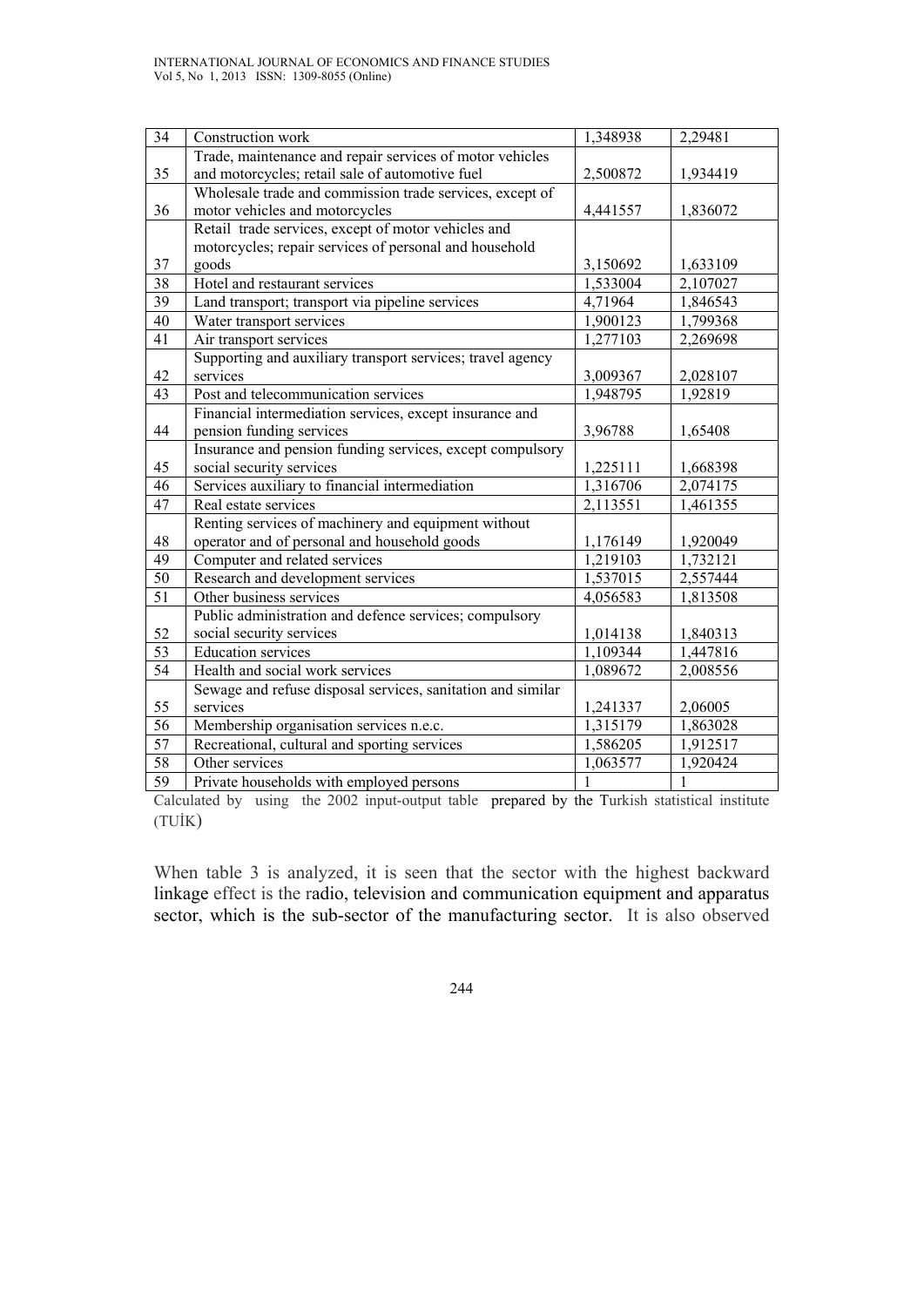that the sector with the highest forward linkage effect is another sub-sector of manufacturing, which is basic metals sector. It is possible to say that the manufacturing industry is the key sector in the economy.

The main agricultural sector consists of three sub-sectors including products of agriculture, hunting and related services, products of forestry, logging and related services and fish and other fishing products; services incidental of fishing.

The forward linkage effect (3,088505) of the subsector of products of agriculture, hunting and related services sector rank twelfth among all sub-sectors in whole economy. In terms of total backward linkage effect (1,66376), it is forty ninth out of fifty nine sectors. Products of agriculture, hunting and related services sector has a high value in terms of forward linkage effect. That the backward linkage effect of the products of agriculture, hunting and related services sub-sector is low and forward linkage effect is high, shows that this sector does not demand high amounts of input but it largely demands its own output.

In terms of total forward linkage effect (1,368534) the sub-sector, products of forestry, logging and related services sector comes thirty fourth and in terms of total backward linkage effect (1,28251) it ranks fifty seventh . This sector, in terms of forward linkage effect is in the middle row and in terms of backward linkage effect, in the back row.

Fish and other fishing products; services incidental of fishing sub-sector, in terms of forward linkage effect (1,037183) ranks fifty fifth and in terms of backward linkage effect(1,48716) it ranks fifty third.

When these results are analyzed, the agricultural subsectors, in terms of linkage effect do not have high value.

### **3.CONCLUSİON**

The agricultural sector, in terms of total backward linkage effect, ranks fifth, and total forward linkage effect, it comes forth. From this, we can conclude that agriculture, in terms of linkage effect, does not have high values. The fact that the total forward linkage effect of the agricultural sector in the whole economy is